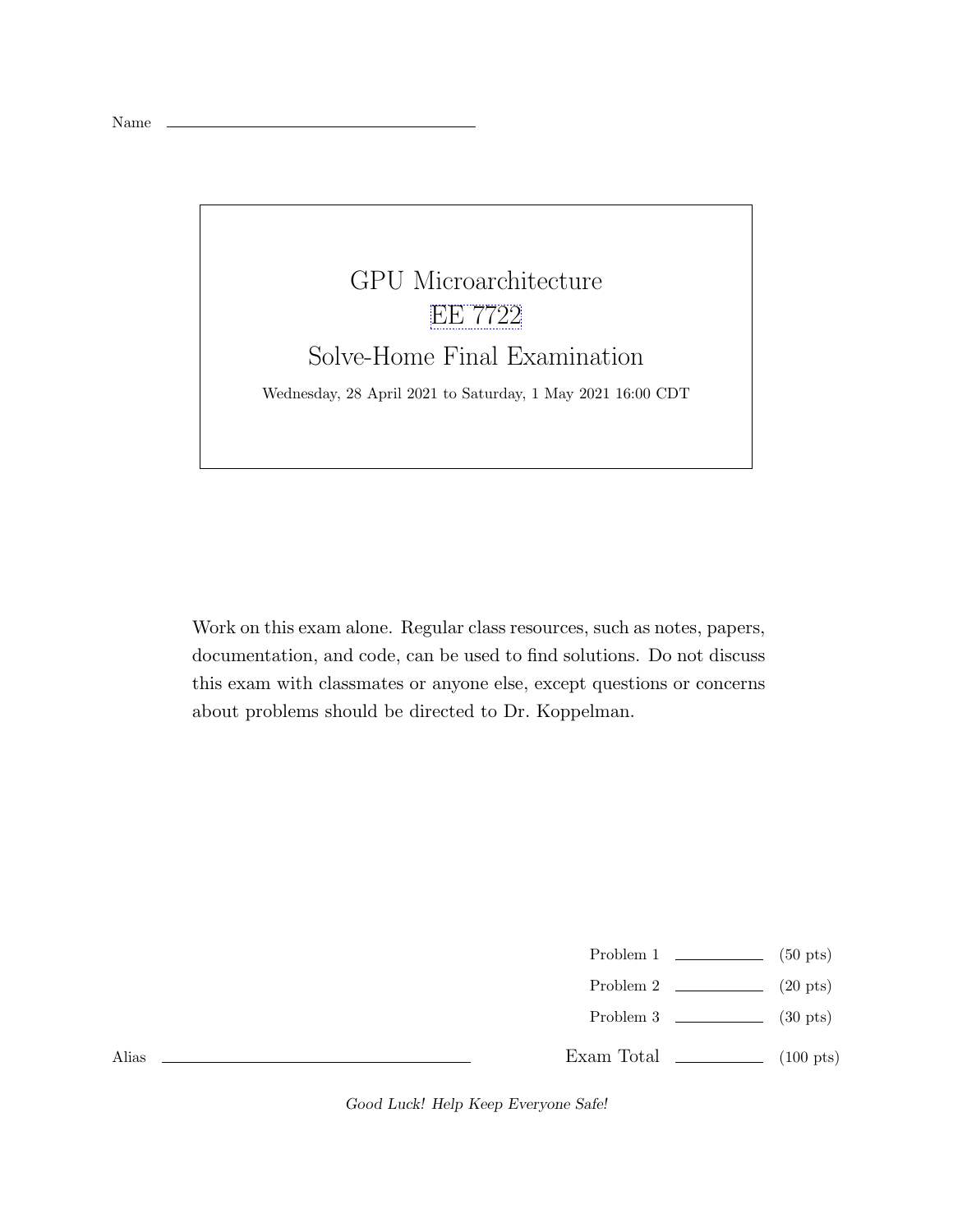Problem 1: [50 pts] The motivation for Homework 2 was the frustratingly slow execution of our loop nest on Nvidia CC 7.5 devices. For each floating-point operation a thread needed to do two loads. Since loads issue on 1/4 the rate of 32-bit multiply/add instructions, our rate of execution is seemingly  $1/(1+4+4) = \frac{1}{9}$ that of the floating point bandwidth for the device.

Appearing in this problem are runs of kernels based on the solution to Homework 2. It would be a good idea to look over the solution, it has been checked into the repo and the main file is at

<https://www.ece.lsu.edu/gp/2021/hw02-sol.cu.html>. In particular, look at dnn\_sol\_b, which is similar to the kernel discussed here, dnn\_fe.

Unlike dnn\_sol\_b, kernel dnn\_fe, and has template parameters for the blocking factors bn, bo, and bm. These template parameters make it easier to do runs comparing different blocking factors. A shortened version of this kernel appears below. The full version is in the repo in directory hw/gpm/2021/fe and an htmlized version of the code is at <https://www.ece.lsu.edu/gp/2021/fe.cu.html>.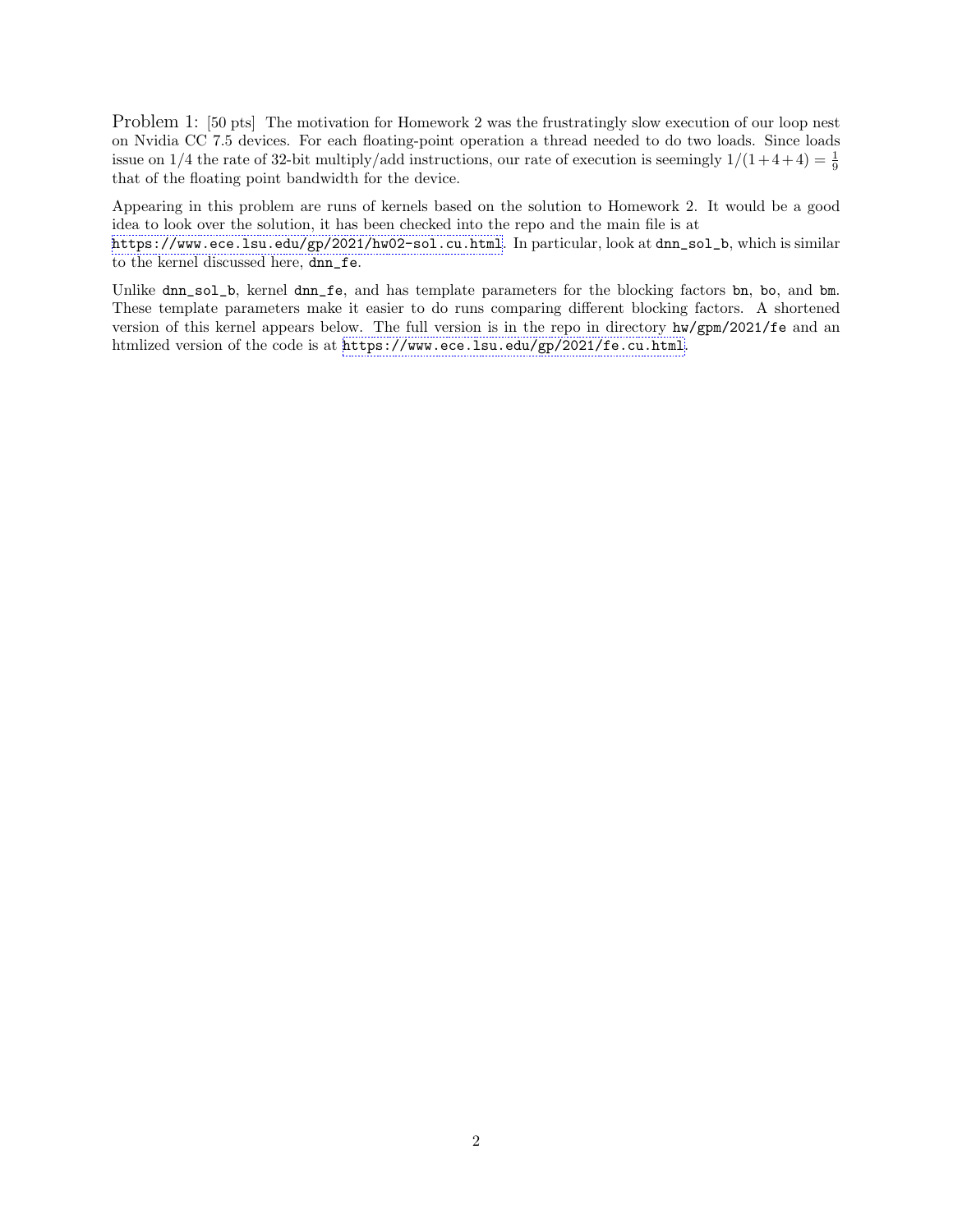```
template<int nn=0, int nc=0, int ni=0, int bn=8, int bo=2, int bm=4>
__global__ void dnn_fe(Layer 1) {
  const int tid = blockIdx.x * blockDim.x + threadIdx.x;
  const int num_threads = blockDim.x * gridDim.x;
  const int no = ni, nm = nc;
 acc_t* const ai = (ac_t*) __builtin_assume_aligned(1.ai_d,16);
 acc_t* const ao = (ac_t*) __builtin_assume_aligned(1.ao_d,16);
  wht_t* const w = (wht_t*) __builtin_assume_aligned(1.w_d,16);
 constexpr int ab = bo * bn * bm;const int nnmo = nn * nm * no, nnmo_ab = nnmo / ab, nn_bn = nn / bn;
  const int nm_b = nm / bm;
 for (int inmo = tid; inmo < nnmo_ab; inmo += num_threads ) {
      const int im_bm = inmo % nm_bm, \text{im}0 = \text{im\_bm} * \text{bm}, \text{in}0 = \text{im\_bm} / nm_bm;
      const int in_bn = ino % nn_bn, in0 = in_bn * bn, io_bo = ino / nn_bn;
      const int io0 = io_{o} * bo;
      acc_t ac [bo] [bm] [bn] \{\}; // Storage for outputs computed here.
      for ( int ic = 0; ic < nc; ic ++ )
#pragma unroll 4
       for ( int ii = 0; ii < ni; ii++ ) {
            // Pre-load the inputs (ai) that will be needed, one input
            // for each of bn batches. Each will be used bm * bo times.
            acc_t ain[bn];
            for ( int i_b = 0; i_b = 0, i_b = 1) {
                const int in = in0 + i_b.
                ain[i_bn] = ai[i + ni * (ic + nc * in)]; }
            for ( int i_bm = 0; i_bm < bm; i_bm++ )
              for ( int i_bo = 0; i_bo < bo; i_bo++ ) {
                  const int im = im0 + i_b io = io0 + i_b;
                  // Load a weight. The weight will be used bn times.
                  wht_t wht = w[ im + nm * ( ii + ni * ( ic + nc * io ) ) ];
                  for ( int i_bn = 0; i_bn < bn; i_bn++ )
                    ac[i_bo][i_bm][i_bn] += ain[i_bn] * wht; }
      for ( int i_b = 0; i_b = \nvert b_n \rangle i_bn + + )
        for ( int i_bm = 0; i_bm < bm; i_bm++ )
          for ( int i_bo = 0; i_bo < bo; i_bo++ ) {
              const int io = io0 + i_bo, in = in0 + i_bn, im = im0 + i_bm;
              ao[io + no * (im + nm * in)] = ac[i_bo][i_bm][i_bn];}
\mathcal{L}
```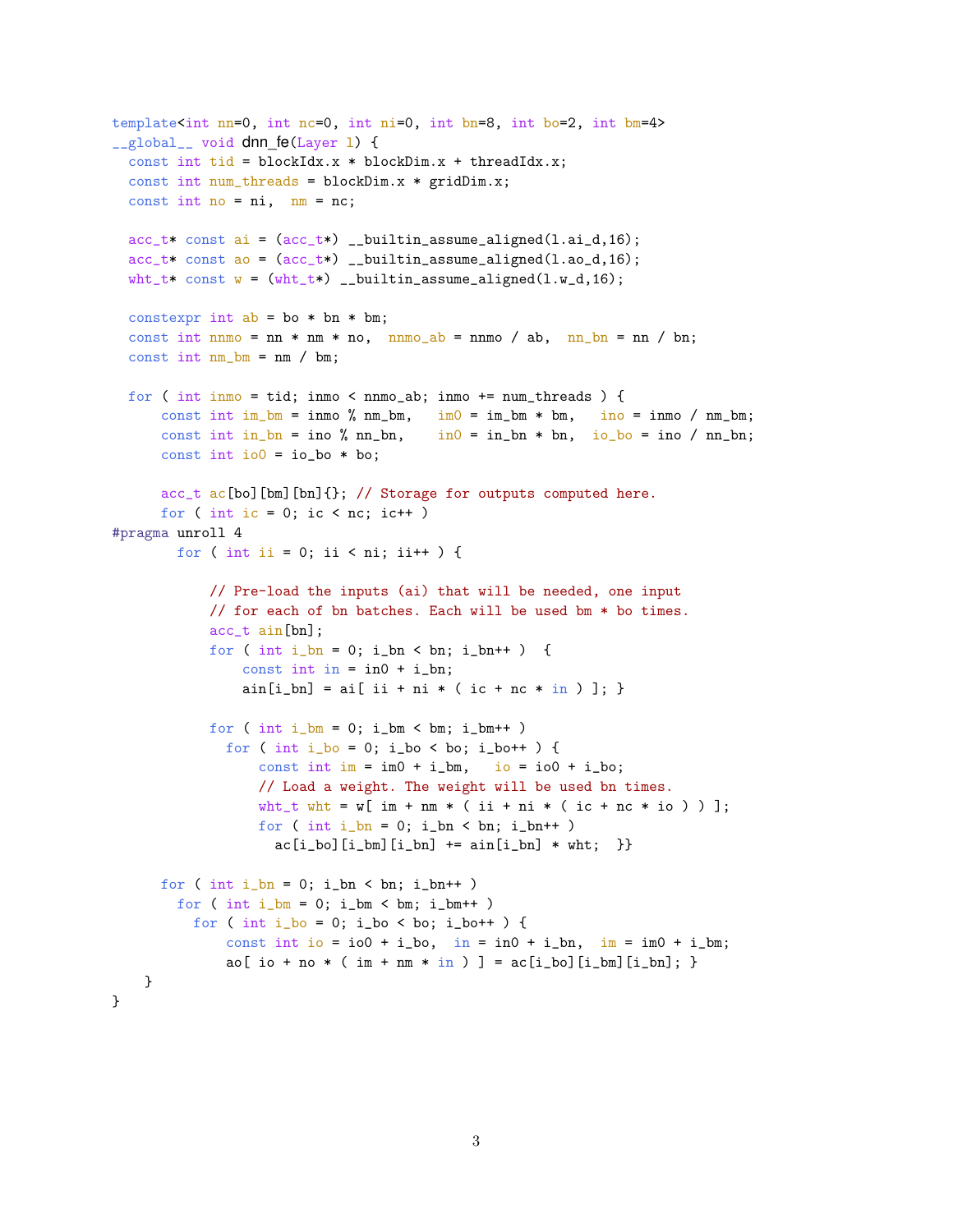A run of the final exam code launches the dnn\_base and multiple versions of dnn\_fe each with different block sizes and different blocking factors. The network layer itself is run in two sizes.

In the program output the blocking factors are shown to the right of the kernel, just above the table of outputs. The label out/iter is a product of the blocking factors.

As with the homework assignment, a bar graph is shown which indicates how closely each run is to each of three limiters: off-chip data bandwidth  $(*)$ , FP bandwidth  $(+)$ , and instruction issue bandwidth  $(-)$ . Use the FP bandwidth plot to gauge performance. (See the Homework 2 handout for more information on the graph.)

All runs were performed on an RTX 2080 Super. Key data appears below.

GPU 0: NVIDIA GeForce RTX 2080 SUPER @ 1.81 GHz WITH 7982 MiB GLOBAL MEM GPU 0: L2: 4096 kiB MEM<->L2: 496.1 GB/s GPU 0: CC: 7.5 MP: 48 CC/MP: 64 DP/MP: 2 TH/BL: 1024 GPU 0: SHARED: 49152 B/BL 65536 B/MP CONST: 65536 B # REGS: 65536 GPU 0: PEAK: 5576 SP GFLOPS 174 DP GFLOPS COMP/COMM: 45.0 SP 2.8 DP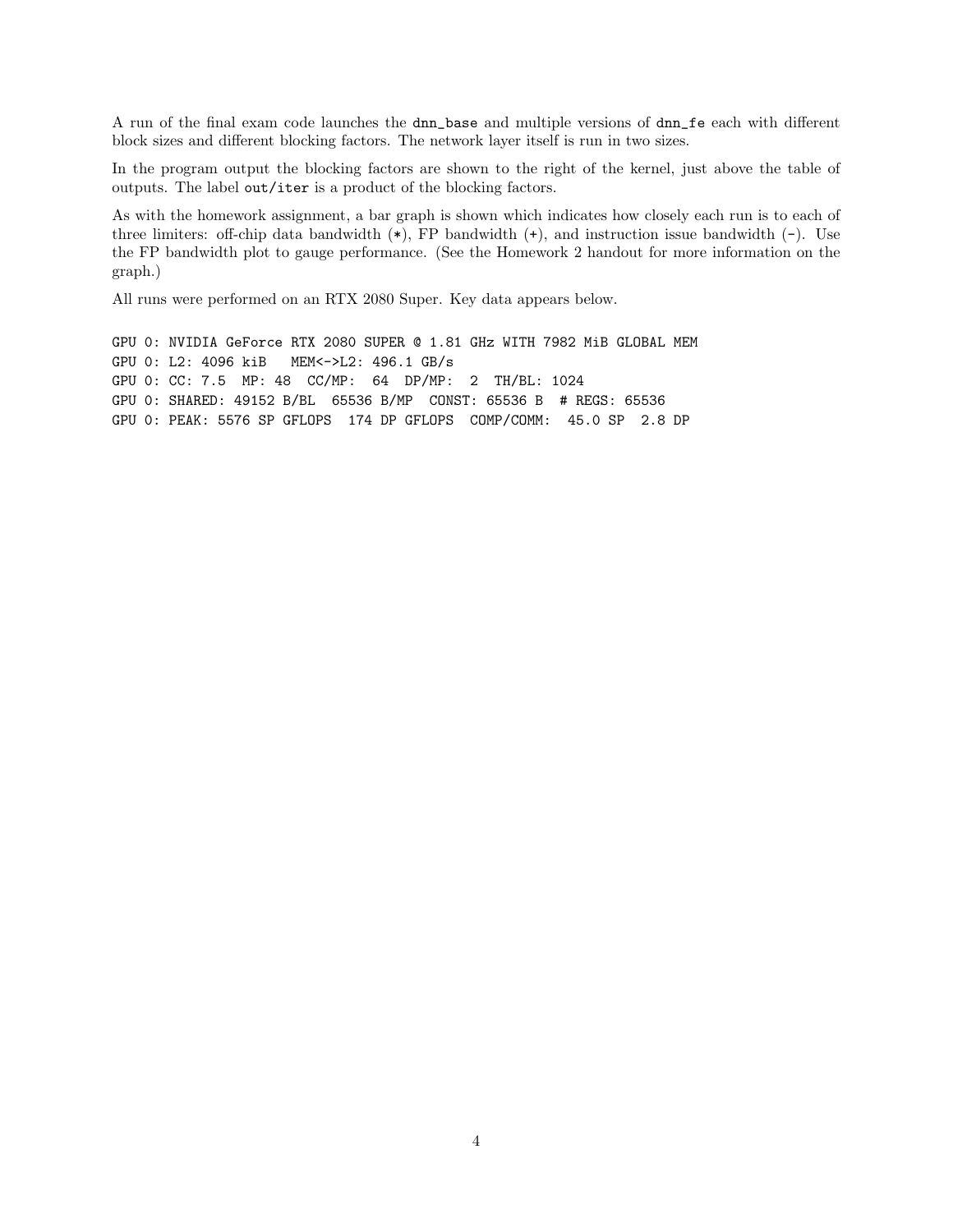(a) Appearing below is the output of dnn\_fe run at two different blocking factors.

 $(dnn_f e < 1s[1].nn, ls[1].nc, ls[1].ni,4,1,1)$  bn=4, bo=1, bm=1, out/iter=4 nn nc ni wp I/op DUse 2Use t/s FP === Util: FP++ Insn-- Data\*\* ========= 200 52 48 1 2.1 2.4 52.6 10550 118 +------ 200 52 48 2 2.1 2.5 40.8 5754 217 ++------------ 200 52 48 3 2.1 3.0 28.1 5113 244 ++------------- 200 52 48 4 2.1 2.8 22.7 3967 314 \*+------------------ 200 52 48 8 2.1 2.0 13.5 2177 572 \*+++-------------------------------- 200 52 48 12 2.1 1.7 10.5 1608 775 \*++++---------------------------------> 200 52 48 16 2.1 1.5 9.3 1630 765 \*++++--------------------------------->  $(dnn_f e < 1s[1].nn, ls[1].nc, ls[1].ni,2,1,2)$  bn=2, bo=1, bm=2, out/iter=4 nn nc ni wp I/op DUse  $2$ Use  $t/s$  FP === Util: FP++ Insn-- Data\*\* ======== 200 52 48 1 2.0 2.5 71.7 10314 121 +------- 200 52 48 2 2.0 2.5 38.2 5343 233 ++------------- 200 52 48 3 2.0 2.6 27.1 4702 265 ++--------------- 200 52 48 4 2.0 2.8 21.5 3897 320 \*+------------------ 200 52 48 8 2.0 2.0 13.1 2128 586 \*+++--------------------------------- 200 52 48 12 2.0 1.7 10.5 1479 843 \*\*++++--------------------------------> 200 52 48 16 2.0 1.5 9.3 1501 830 \*\*++++-------------------------------->

With both blocking factors 4 outputs will be computed for each inmo iteration. Notice that the performance of the second configuration, where bn=2,bo=1,bm=2 is faster than the bn=4,bo=1,bm=1 configuration. Explain why that might be so and compute, based on device characteristics, the difference in performance between these two configurations.

Reason that bn=2,bo=1,bm=2 slightly faster.

Compute exactly how much faster bn=2,bo=1,bm=2 should be based on this reason.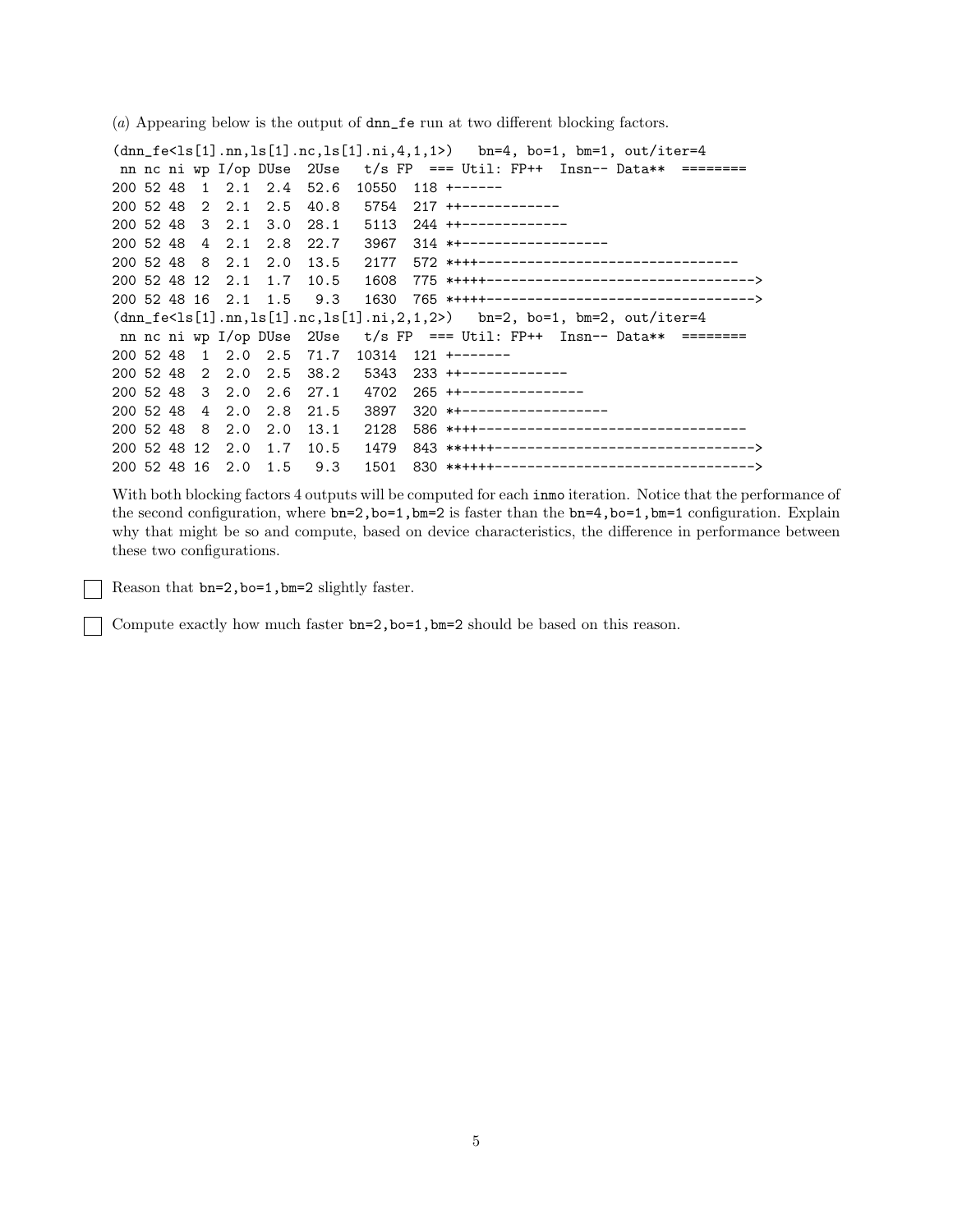$(b)$  Appearing below are execution of the kernels with two different blockings. Pay attention to what happens as the number of warps per SM increases from 1 to 4. For this device there are four warp schedulers per SM, so we expect the device to be underutilized when there are fewer than 4 warps. Data from the bn=4 kernel is consistent with that, as are the kernels computing fewer outputs per iteration. However, the bn=8 kernel shows no benefit on a launch with four warps over a launch with three warps.

```
(dnn_f e<ls[1].nn, ls[1].nc, ls[1].ni, 4, 2, 4)bn=4, bo=2, bm=4, out/iter=32t/s FP === Util: FP++ Insn-- Data**
nn nc ni wp I/op DUse
               2Use
                                              = ========
200 52 48
       \mathbf{1}1.22.119.4
                    6027
                        207 +------------
200 52 48
       2
                    3311
                        376 ***---------------------
        1.2
            1.6
                11.1550 *+++--------------------------------
200 52 48
       3
         1.21.48.3
                    2266
                        200 52 48
       4
         1.21.3
                6.9
                    1715
                    200 52 48
       8
         1.21.2
                4.9
                     200 52 48 12 1.2 1.1
                4.3
(dnn_f e<ls[1].nn, ls[1].nc, ls[1].ni, 8, 2, 4)bn=8, bo=2, bm=4, out/iter=64t/s FP === Util: FP++ Insn-- Data**
                                              =nn nc ni wp I/op DUse
                20se442 *++-------------------------
200 52 48
       \mathbf{1}1.11.6
                11.2
                    2822
                        200 52 48
       2 \quad 1.11.3
                7.01457
                     200 52 48
       3
         1.11.25.6200 52 48
       4
                4.9
         1.11.2200 52 48
       8
         1.14.11.1200 52 48 12 1.1
            1.13.8
```
Explain why the performance at 3 and 4 warps is the same for the bn=8 kernel.

Hint: Look at utilization.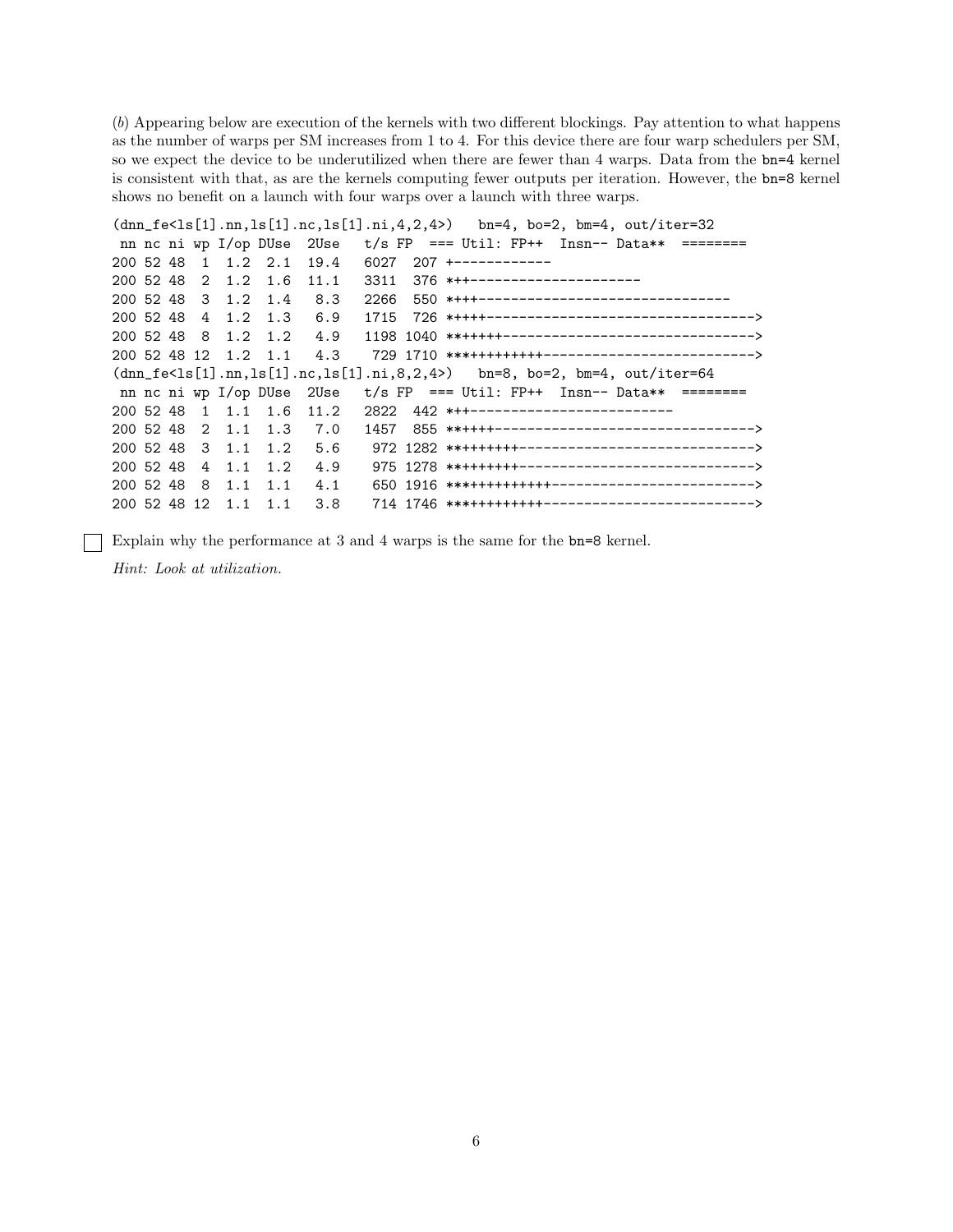(c) The runs below are on the smaller networks. Notice that too much blocking seems to hurt performance.

```
Launching with 48 blocks of up to 32 warps.
(dnn_base<ls[0].nn,ls[0].nc,ls[0].ni>) bn=1, bo=1, bm=1, out/iter=1
nn nc ni wp I/op DUse 2Use t/s FP === Util: FP++ Insn-- Data** ========
200 20 32 1 3.3 0.9 53.9 662 124 +-------
200 20 32 2 3.3 0.3 43.3 363 226 *+------------
200 20 32 3 3.3 0.3 33.6 284 288 *+----------------
200 20 32 4 3.3 0.3 27.2 254 322 *+------------------
200 20 32 8 3.3 0.3 17.8 228 359 *++--------------------
200 20 32 12 3.3 0.2 14.7 218 376 *++---------------------
200 20 32 16 3.3 0.2 13.2 233 351 *+--------------------
200 20 32 20 3.3 0.2 12.1 238 344 *+--------------------
200 20 32 24 3.3 0.2 11.7 225 364 *++--------------------
200 20 32 28 3.3 0.2 11.2 216 379 *++---------------------
200 20 32 32 3.3 0.2 11.0 246 334 *+-------------------
(dnn_f e < 1s[0].nn, ls[0].nc, ls[0].ni,4,1,1) bn=4, bo=1, bm=1, out/iter=4
nn nc ni wp I/op DUse 2Use t/s FP === Util: FP++ Insn-- Data** ========
200 20 32 1 2.1 0.2 29.4
200 20 32 2 2.1 0.2 18.8 335 244 *+-------------
200 20 32 3 2.1 0.2 15.3 246 332 *+-------------------
200 20 32 4 2.1 0.2 13.6 213 384 *++---------------------
200 20 32 8 2.1 0.2 10.9 130 630 **++---------------------------------->
200 20 32 12 2.1 0.2 10.1 114 720 **+++--------------------------------->
200 20 32 16 2.1 0.2 9.7 129 633 **++---------------------------------->
200 20 32 20 2.1 0.3 9.3 158 517 *+++-----------------------------
200 20 32 24 2.1 0.2 9.5 111 738 **+++--------------------------------->
200 20 32 28 2.1 0.3 9.5 128 638 **++---------------------------------->
200 20 32 32 2.1 0.3 9.5 145 567 *+++--------------------------------
(dnn_fe<ls[0].nn,ls[0].nc,ls[0].ni,2,1,2>) bn=2, bo=1, bm=2, out/iter=4
nn nc ni wp I/op DUse 2Use t/s FP === Util: FP++ Insn-- Data** ========
200 20 32 1 2.0 0.2 28.0 564 145 +--------
200 20 32 2 2.0 0.2 18.1 305 268 *+---------------
200 20 32 3 2.0 0.2 14.9 215 382 *++---------------------
200 20 32 4 2.0 0.2 13.2 180 456 *++--------------------------
200 20 32 8 2.0 0.2 10.8 118 693 **+++--------------------------------->
200 20 32 12 2.0 0.2 10.0 103 795 **++++-------------------------------->
200 20 32 16 2.0 0.2 9.6 116 709 **+++--------------------------------->
200 20 32 20 2.0 0.3 9.4 142 575 *+++--------------------------------
200 20 32 24 2.0 0.2 9.4 100 818 **++++-------------------------------->
200 20 32 28 2.0 0.3 9.5 117 702 **+++--------------------------------->
200 20 32 32 2.0 0.3 9.6 131 624 **++-----------------------------------
(dnn_fe<ls[0].nn,ls[0].nc,ls[0].ni,4,1,2>) bn=4, bo=1, bm=2, out/iter=8
nn nc ni wp I/op DUse 2Use t/s FP === Util: FP++ Insn-- Data** ========
200 20 32 1 1.6 0.2 18.8 353 232 *+-------------
200 20 32 2 1.6 0.2 13.6 215 380 *++---------------------
200 20 32 3 1.6 0.2 11.8 157 520 *+++-----------------------------
200 20 32 4 1.6 0.2 10.9 122 669 **+++--------------------------------->
200 20 32 8 1.6 0.2 9.7 107 764 **+++--------------------------------->
200 20 32 12 1.6 0.2 9.6 83 982 ***++++------------------------------->
200 20 32 16 1.6 0.2 9.4 110 748 **+++--------------------------------->
200 20 32 20 1.6 0.3 8.1 135 607 **++----------------------------------
200 20 32 24 1.6 0.3 8.8 109 753 **+++--------------------------------->
200 20 32 28 1.6 0.3 10.4 128 641 **++---------------------------------->
```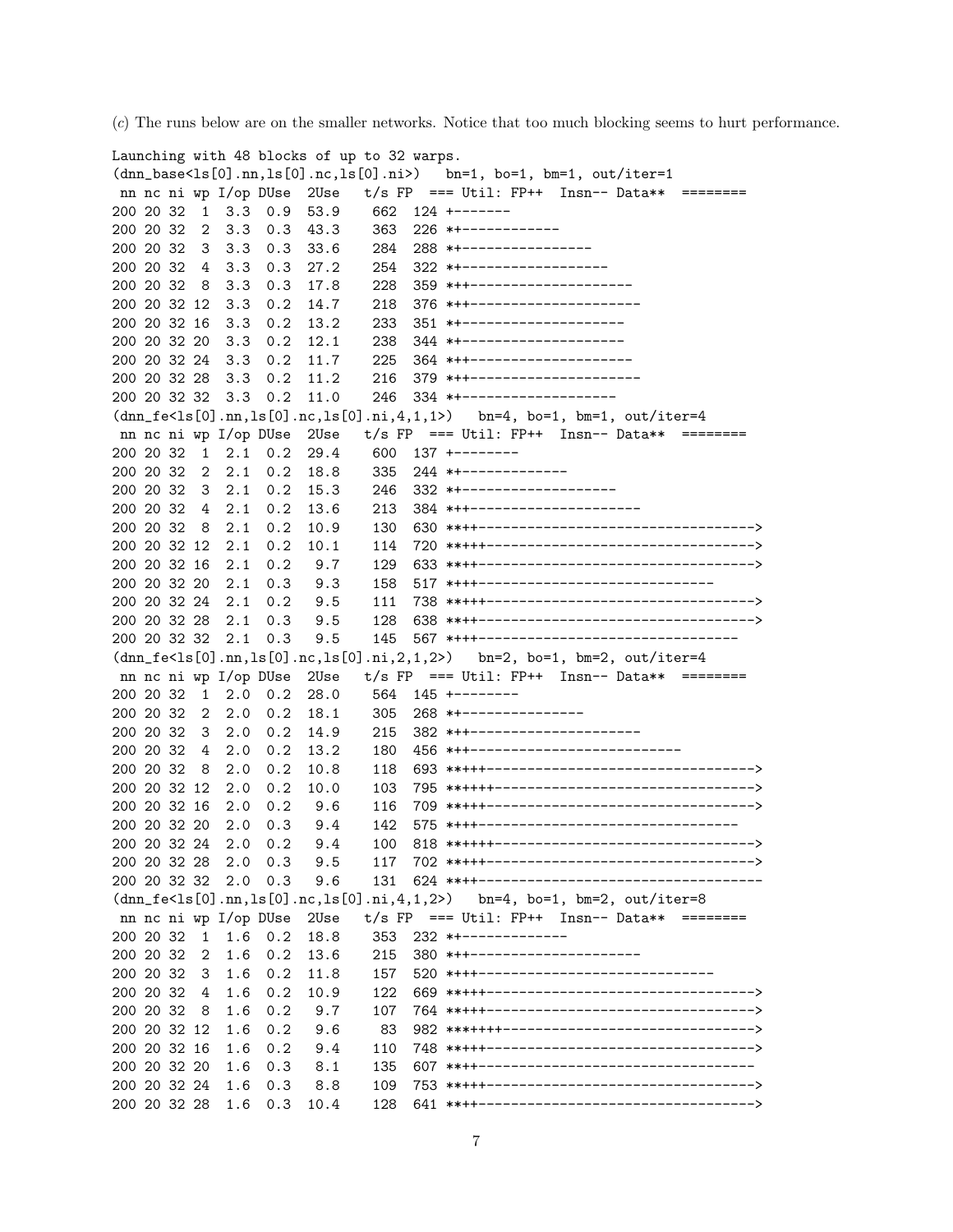200 20 32 32 1.6 0.3 11.8  $(dnn_f e$  $bn=4$ ,  $bo=1$ ,  $bm=4$ ,  $out/iter=16$ nn nc ni wp I/op DUse 2Use  $t/s$  FP === Util: FP++ Insn-- Data\*\* ======== 253 324 \*\*-------------------200 20 32  $1 \quad 1.3 \quad 0.2$ 13.6 200 20 32  $\overline{2}$  $1.3 \t 0.2$ 10.9 139 200 20 32  $3\quad 1.3\quad 0.2$  $10.1$ 101 200 20 32  $\overline{4}$  $1.3 \quad 0.2$ 9.8 107 200 20 32 8 1.3  $0.2$ 9.5 91 200 20 32 12  $1.3$  0.3  $7.1$ 89 200 20 32 16  $1.3 \t 0.3$ 7.6 116 200 20 32 20  $10.6$ 555 \*+++------------------------------- $1.3 \t 0.2$ 148 467 \*\*\*--------------------------200 20 32 24  $1.3$  $0.2$ 12.5 175 200 20 32 28 1.3 0.2 405 \*++-----------------------13.6 202 200 20 32 32 1.3 0.2 14.4 229 358 \*++--------------------- $(\text{dnn}_f e < 1s[0], nn, 1s[0], nc, 1s[0], ni, 4, 2, 4)$  bn=4, bo=2, bm=4, out/iter=32 nn nc ni wp I/op DUse  $2Use$  $t/s$  FP === Util: FP++ Insn-- Data\*\* ======== 200 20 32  $1 \quad 1.2 \quad 0.1$ 9.3 284 288 \*\*----------------200 20 32  $2, 1.2, 0.2$  $6.9$ 218 376 \*\*\*--------------------- $6.1$ 200 20 32  $3 \t1.2 \t0.2$ 125 200 20 32  $\overline{4}$  $1.2$  $0.2$ 5.8 127 200 20 32 8 1.2 0.3 5.4 200 20 32 12 1.2 0.3 531 \*+++-----------------------------4.6 154 458 \*\*\*---------------------------200 20 32 16 1.2  $0.3$ 4.4 179 398 \*\*\*-----------------------200 20 32 20 1.2 0.3  $4.0$ 206 200 20 32 24 1.2 1.3  $3.0$  $(dnn_f e < 1s[0].nn, ls[0].nc, ls[0].ni, 8, 2, 4)$  $bn=8$ ,  $bo=2$ ,  $bm=4$ ,  $out/iter=64$  $t/s$  FP === Util: FP++ Insn-- Data\*\* nn nc ni wp I/op DUse 2Use  $=$  ======== 200 20 32  $1 \quad 1.1 \quad 0.3$ 192 426 \*\*\*------------------------- $7.1$ 200 20 32  $2 \quad 1.1 \quad 0.2$ 5.9 118 200 20 32  $3 \t1.1$  $0.3$  $5.7$ 116 200 20 32 4 1.1  $0.3$ 5.4 119 151 542 \*\*\*\*------------------------------200 20 32 8 1.1 0.3  $3.6$ 190 432 \*\*\*-------------------------200 20 32 12 1.1 0.3  $3.1$ 

Try to determine the amount of blocking (values of bn, bo, bm) that will produce the best performance in terms of device and layer characteristics.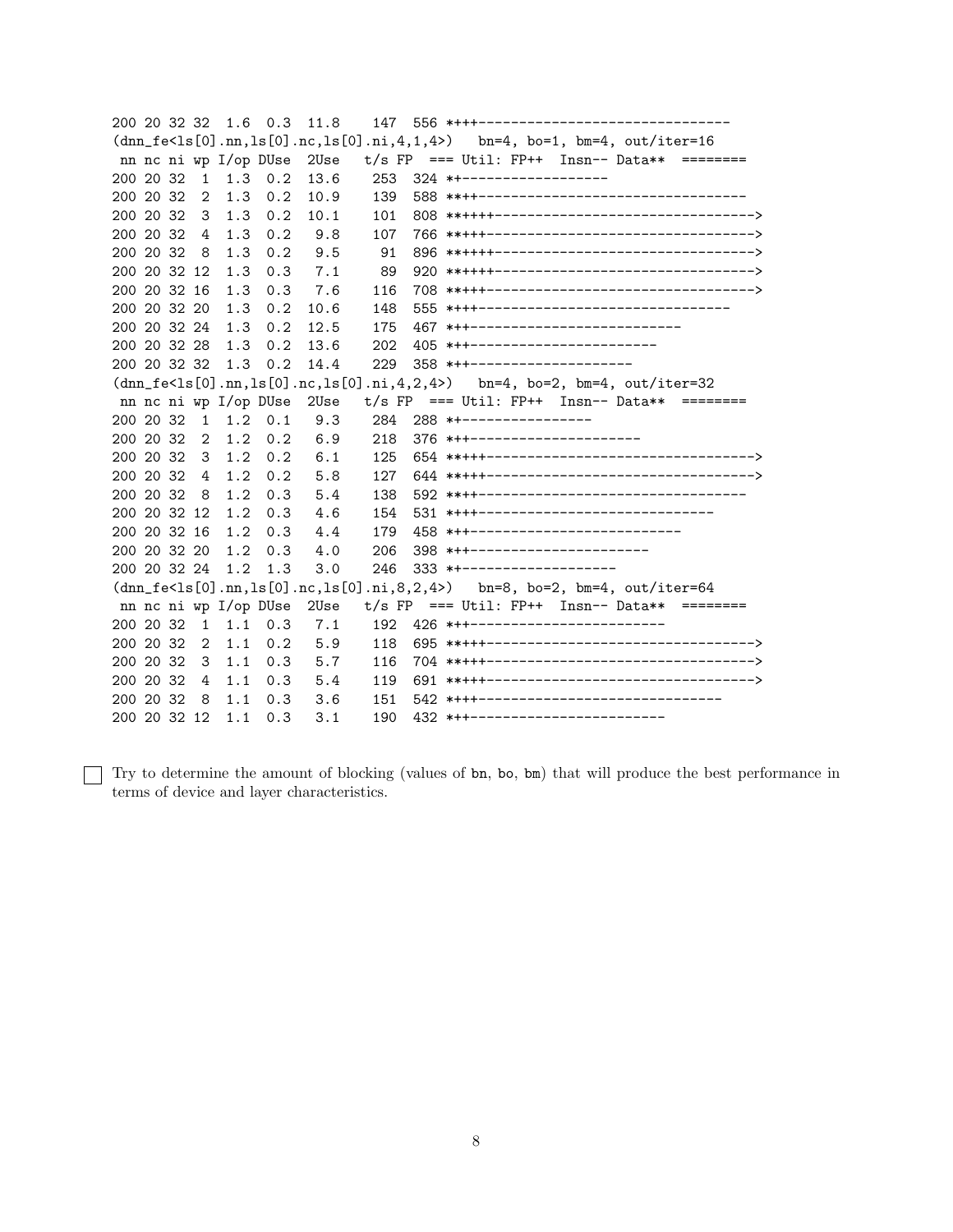(d) Notice that the higher out/iter the lower the maximum number of warps per MP. That can be seen in the runs below.

```
(dnn_fe<ls[1].nn,ls[1].nc,ls[1].ni,4,1,1>) bn=4, bo=1, bm=1, out/iter=4
nn nc ni wp I/op DUse 2Use t/s FP === Util: FP++ Insn-- Data** =========
200 52 48 1 2.1 2.4 52.6 10550 118 +------
200 52 48 2 2.1 2.5 40.8 5754 217 ++------------
200 52 48 3 2.1 3.0 28.1 5113 244 ++-------------
200 52 48 4 2.1 2.8 22.7 3967 314 *+------------------
200 52 48 8 2.1 2.0 13.5 2177 572 *+++--------------------------------
200 52 48 12 2.1 1.7 10.5 1608 775 *++++--------------------------------->
200 52 48 16 2.1 1.5 9.3 1630 765 *++++--------------------------------->
200 52 48 20 2.1 1.4 8.5 1631 764 *++++--------------------------------->
200 52 48 24 2.1 1.4 7.9 1544 807 *+++++-------------------------------->
200 52 48 28 2.1 1.4 8.7 1451 859 **++++-------------------------------->
200 52 48 32 2.1 1.7 11.0 1621 769 *++++--------------------------------->
(dnn_fe<ls[1].nn,ls[1].nc,ls[1].ni,8,2,4>) bn=8, bo=2, bm=4, out/iter=64
nn nc ni wp I/op DUse 2Use t/s FP === Util: FP++ Insn-- Data** ========
200 52 48 1 1.1 1.6 11.2 2822 442 *++-------------------------
200 52 48 2 1.1 1.3 7.0 1457 855 **++++-------------------------------->
200 52 48 3 1.1 1.2 5.6 972 1282 **+++++++----------------------------->
200 52 48 4 1.1 1.2 4.9 975 1278 **+++++++----------------------------->
200 52 48 8 1.1 1.1 4.1 650 1916 ***++++++++++------------------------->
200 52 48 12 1.1 1.1 3.8 714 1746 ***+++++++++-------------------------->
```
Why does increasing out/iter reduce the maximum number of warps per MP?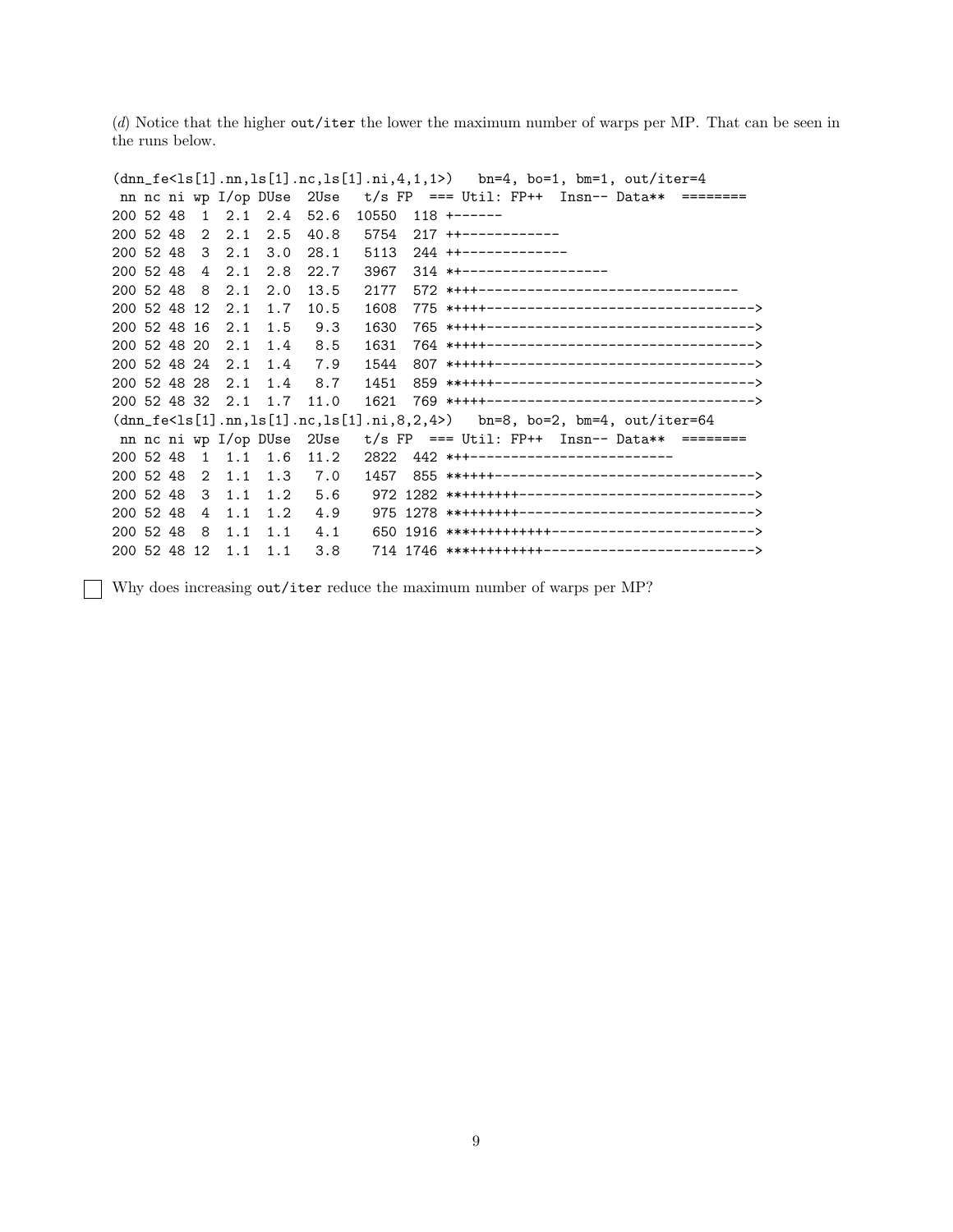(e) The runs performed for Homework 2 and for this exam were all compute-bound on the RTX 2080 supper. Start with the large configuration, nn=200, nc=nm=52, ni=no=48 and the blocking bn=4, bo=1, and bm=4. Describe a similar (but not identical) configuration in which the data limit and FP limit are identical.

Configuration where off-chip data limit and FP limit are the same.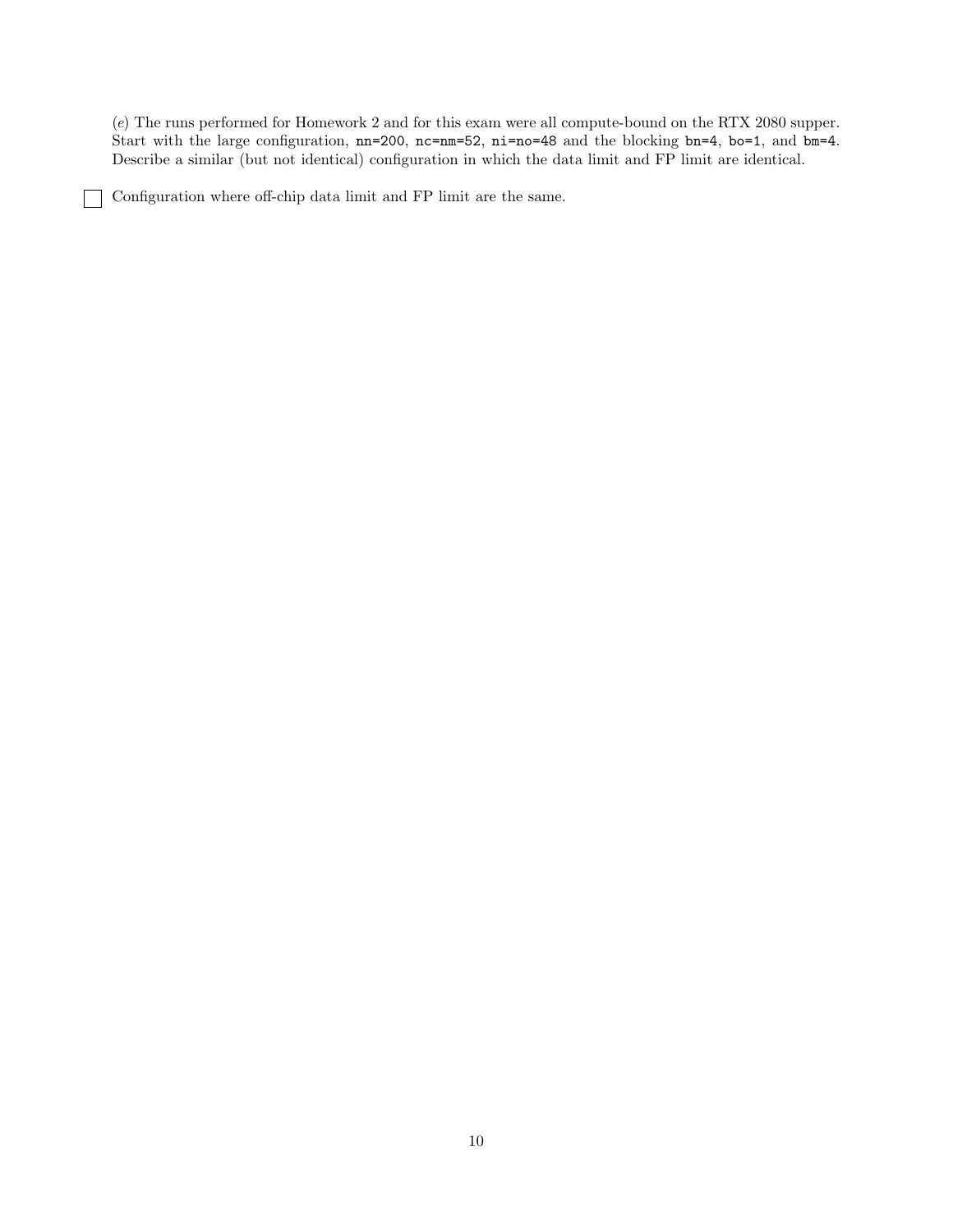Problem 2: [20 pts] A goal of homework 2 was to take advantage of re-use to reduce the number of load instructions executed by each thread. A value would be loaded once and used multiple times.

Consider the following alternative methods of reducing the number of load instructions.

(a) Each thread loads one value and places it into shared memory, so the entire warp loads 32 values. Each thread uses all 32 values. Of course, assume that this is done correctly and that no thread is performing redundant calculations. (Something like this was done in mxv\_sh\_ochunk in file vtx-xform-size.cu, see <https://www.ece.lsu.edu/gp/2021/vtx-xform-size.cu.html>.) Does this solve our problem? Base your answer on the characteristics of shared memory instructions.

Explain whether using shared memory solves the problem we were trying to solve in Homework 2.

Estimate the improvement or worsening of the time needed to issue instructions.

(b) Each thread loads one value, and as in the previous sub-problem, all threads in the warp will need it. Rather than using shared memory, the threads use warp shuffle instructions. An execution of nval = \_shfl\_sync(~0,myVal,lane); will write nval with the myVal from the thread in lane lane. (See the documentation for CUDA intrinsic \_\_shfl\_sync().) Does this solve our problem? Base your answer on documented characteristics of the warp shuffle. (For example, see the Performance Guidelines chapter of the CUDA Programming guide.)

Explain whether shuffle instructions solves the problem we were trying to solve in Homework 2.

Estimate the improvement or worsening of the time needed to issue instructions.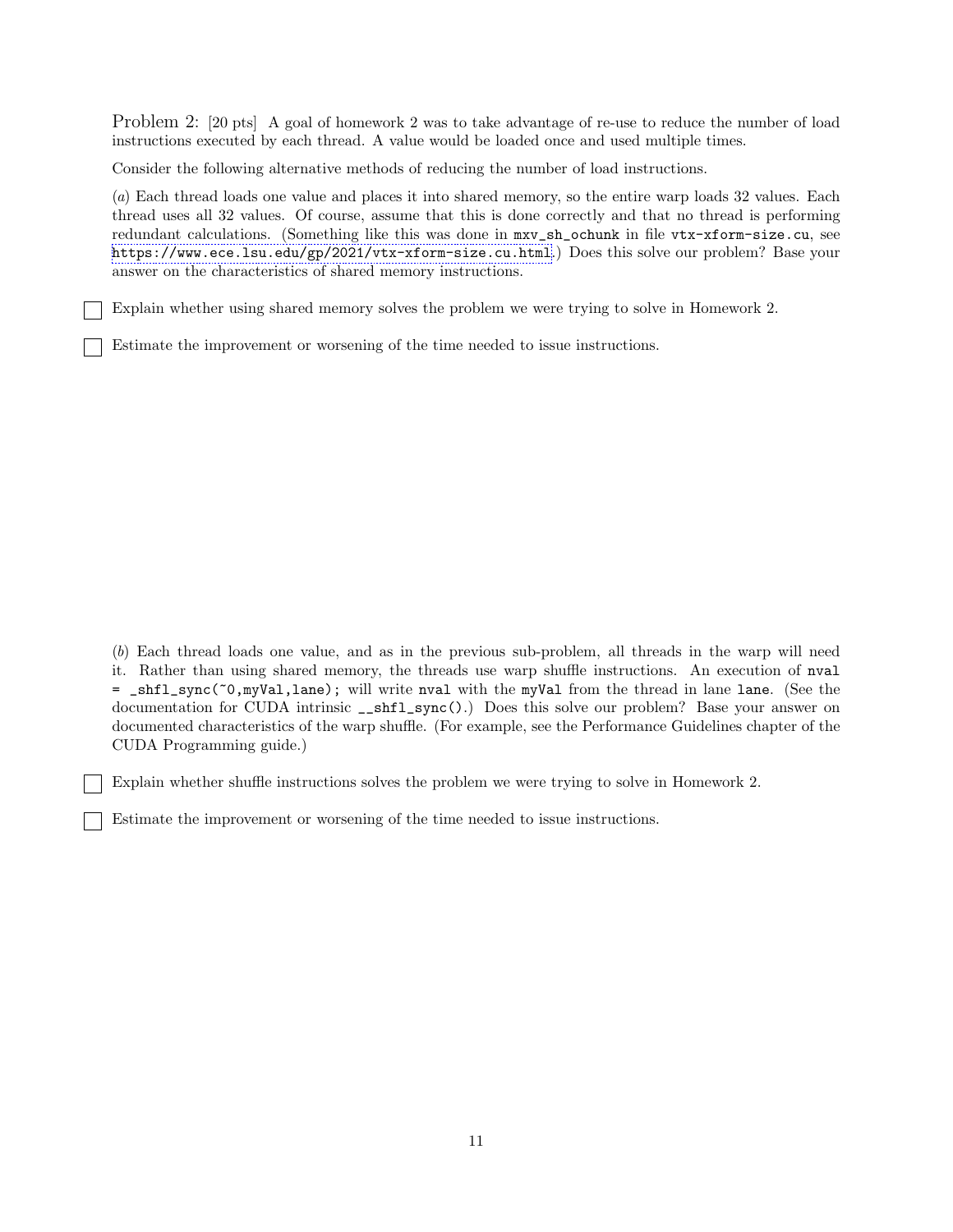Problem 3: [30 pts] As has been pointed out in class, the seven-level loop nest used to describe computation in CNN layers is fairly simple and one might expect that a straightforward textbook procedure could be used to design an optimal CNN accelerator. But no. Many papers describing CNN accelerators claim an optimal design, but only optimal within a constrained set of possibilities. Yang [1] tries to look at a broader set of possible designs and draw conclusions about which accelerator hardware design or accelerator software design (dataflow, blocking) is best.

(a) Consider representing the CUDA GPU model using Yang's representation. Important issues to consider are storage levels, computation elements (by which I mean PEs, MACs, and stuff on a GPU), and communication. To understand CUDA communication issues think about ways in which one thread can obtain a value computed by another. How that's done depends upon the two threads' thread and block indices.

First, what CUDA construct should be represented as a PE (using Yang's definition)?

Which would be best represented as a PE: a thread, a warp, a warp scheduler, a functional unit, or an SM? Explain.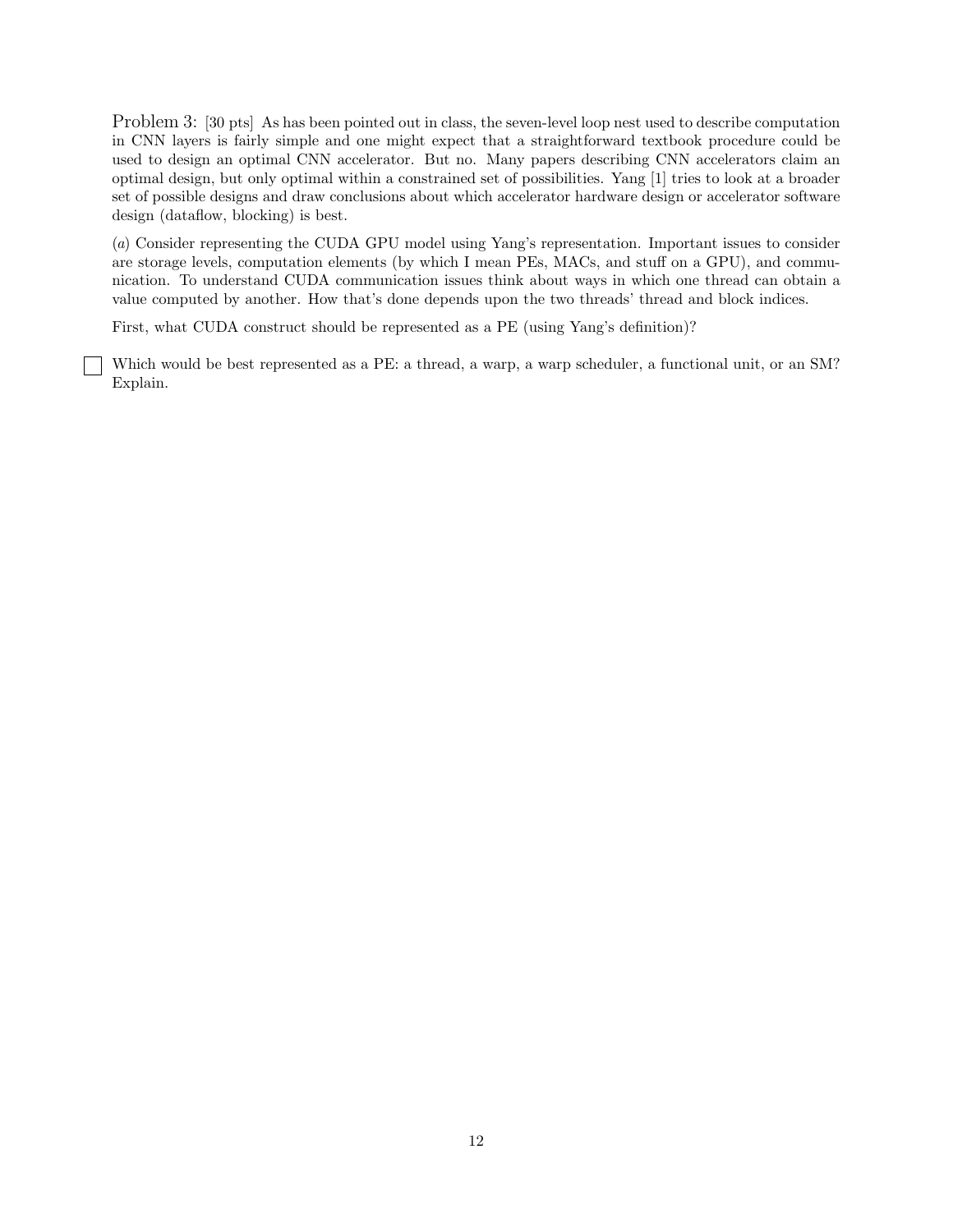(b) Yang uses  $A|B$  to describe an assignment of work to a 2-D array of PEs such that the horizontal position (or column number or x-axis value) indicates a value of A (say the left most PE uses  $a = 0$ , the next one  $a = 1$ , etc) and the vertical position indicates a value of B. This is intended for CNN (or TPU) accelerators in which the PEs are arranged in a 2-D array and in which communication takes advantage of this arrangement. Suppose the thread index of a CUDA thread were used as the horizontal position and the block index were used as the vertical position. So for a  $A|B$  dataflow  $a$ =threadIdx.x and b=blockIdx.x.

Is that a good way of representing CUDA threads in Yang's model? If not explain what about the performance of the CUDA code would not match the performance as modeled by these schemes (making needed adjustments to model the GPU). Propose a better way of mapping threads, warps, and blocks into these representations.

Is it a good idea to use thread index for the horizontal position and block index for the vertical position? Explain. Describe any problems with this representation.

Propose an alternative mapping, one which provides 2-D PE-array-like communication. (Remember that we are describing how the CUDA model of a GPU is represented, we are not changing the GPU itself.)

(c) Listing 2 in Yang shows how a blocking of the loop relates to storage levels. An important part of their analyses is determining how many times each level is read and written.

CUDA shared memory, as we all know, is private to a block. Can Yang's representation handle this? If so, how (other than making a block the equivalent of a PE)?

Can, and if so how can, per-block storage be represented in Yang's representation?